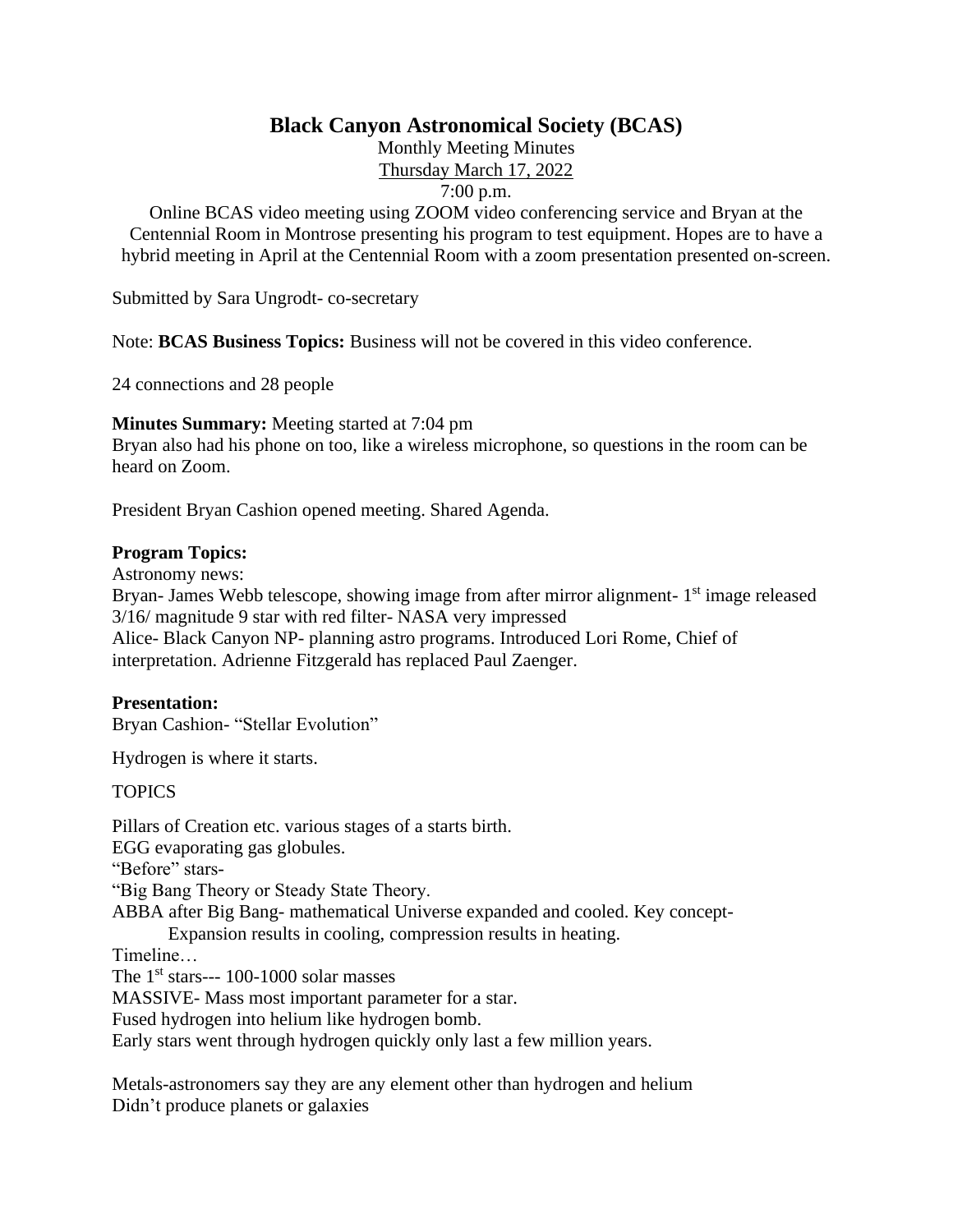Two groups of stars discovered

Population I and II - Walter Baade theorized two populations.

Population III- never observed, no remnant left, but could have existed. Webb Telescope will look for these.

Population I and II exist

Pop. II- middle aged not very bright

Globular clusters and galaxy cores-Red-older

Pop. I- metal rich , luminous Orion nebula-blue spectrum younger

> Paper 1957- Burbidge, Fowler and Hoyle published. Huge step forward about how things are made inside stars.

Stars holding together:

Our Sun's core temperature is 27 million degrees F will last a few more billion years Fusion- Hot blue to cooler red Iron is endpoint for fusion reaction Slow neutron capture-If it is a big star

• Supernovae

If it is a smaller star

• Planetary nebulae, then white dwarf

Universe is seeded with what was inside star – "We're all made of Star stuff" Carl Sagan quote

Arrow chart- pathways explained Mass of star determines its fate.

Bryan's talk ended at 7:53 p.m.

## **Questions:**

Art- Inflation- very short time from size of softball to size of solar system Bob Grossman- What is dust? Don't understand gravity. E.g. Pillars of Creation but miniscule grains- Art commented "Some organic molecules in dust can be identified by their absorption spectra at radio frequencies. Organic molecules are where COH life comes from" Barb- Does dark matter influence expansion theory? Difficult to discuss Aaron Watson- Real stars like movie "A Star is Born - what are your stars in the sky? Betelgeuse- red giant, Antares, Arcturus, Rigel- blue white, Sirius- bright blue, young and close. Alice- Iron-26 to Bismuth element 83 slow neutron capture "s" process because? Marshal- Hubble new star- how did they know star formation takes a long time- point Hubble at various positions Susan- Would like image link to the Chart- helpful Alice and Art- want pdf line- Bryan will send link to all Bob Grossman again-James Webb's contribution to science is ENORMOUS! Barb- Supernova takes place quickly- yes!